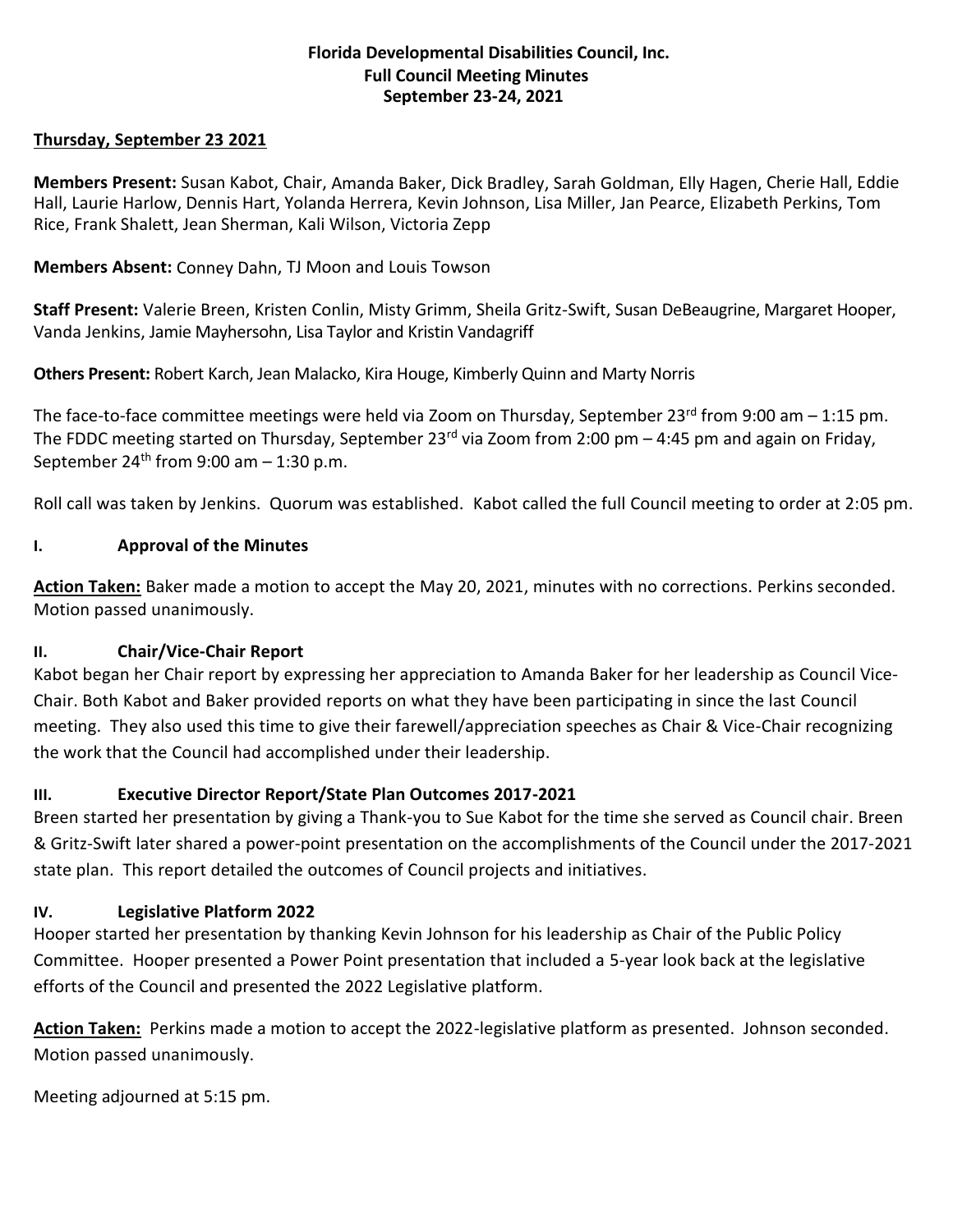### **Friday, September 24, 2021**

**Members Present:** Susan Kabot, Chair, Amanda Baker, Dick Bradley, Sarah Goldman, Elly Hagen, Cherie Hall, Eddie Hall, Laurie Harlow, Dennis Hart, Yolanda Herrera, Kevin Johnson, Lisa Miller, Jan Pearce, Elizabeth Perkins, Tom Rice, Frank Shalett, Jean Sherman, Kali Wilson, Victoria Zepp

**Members Absent:** Conney Dahn, TJ Moon and Louis Towson

**Staff Present:** Valerie Breen, Kristen Conlin, Misty Grimm, Sheila Gritz-Swift, Susan DeBeaugrine, Margaret Hooper, Vanda Jenkins, Jamie Mayhersohn, Lisa Taylor and Kristin Vandagriff

**Others Present:** Robert Karch, Jean Malacko, Kira Houge, Kimberly Quinn, Marty Norris, Christine Sexton, Gina Herron, Kristina St. Clair, Kelli Munn, and Rose Salinas

Jenkins conducted roll call. Quorum was established. Kabot called the full Council meeting to order at 9:02 am.

### **V. Elections**

Elections were held for new officers of the Council via an electronic ballot system within the Zoom platform. A preview of the ballot with the candidates was provided in the Council binder in preparation for voting. Vanda Jenkins and Lisa Taylor conducted the voting process via the Zoom platform. Kabot provided the following rules for voting:

- 1. **ONLY** Governor appointed Council members are eligible to vote; In the event both the designee and the alternate are present, only the DESIGNEE shall cast a vote and be in the main Zoom room for elections. In the absence of the DESIGNEE, the **ALTERNATE** shall assume responsibility for voting and remain in the main Zoom room for elections
- 2. Vanda Jenkins will read the list of Council members who can legally vote in the election and then roll call will be taken for those voting members.
- 3. All other non-appointed members, guests, and staff (excluding Lisa Taylor & Vanda Jenkins, will be removed from the main Zoom room and placed in the Zoom waiting room until Council elections are over. All persons will be admitted back in the main Zoom room after the elections are done.
- 4. Vanda Jenkins will launch the poll and all Council members will be able to see the poll appear on their screen, read the poll and cast their vote.
- 5. Once all votes are cast, Lisa Taylor will notify Vanda Jenkins of the results Jenkins will notify Chair Kabot, who will make the announcement to the Council on the results of each Council position.
- 6. All Council members **MUST** cast a vote for each position presented.
- 7. In the event of a tie, there will be a run-off where a poll will be created for those persons and Council members will be asked to cast their vote to break the tie.
- 8. Please note that the election process requires a poll to be created after each position. The virtual process for elections requires detail & therefore we ask for your patience during this time.

Kabot excused all non-voting members and Jenkins moved them into the waiting room. Only voting members remained in the main Zoom meeting room. Jenkins provided a poll for each position and votes were cast. For the Chair position, a run-off was conducted since the initial vote revealed a tie between Amanda Baker and Kevin Johnson. Once voting was completed on a position, Jenkins notified the Council of the results. Once all voting was completed and tallied, Kabot had Jenkins admit all those in the Zoom waiting room back into the main Zoom meeting room. Kabot made the announcement on the newly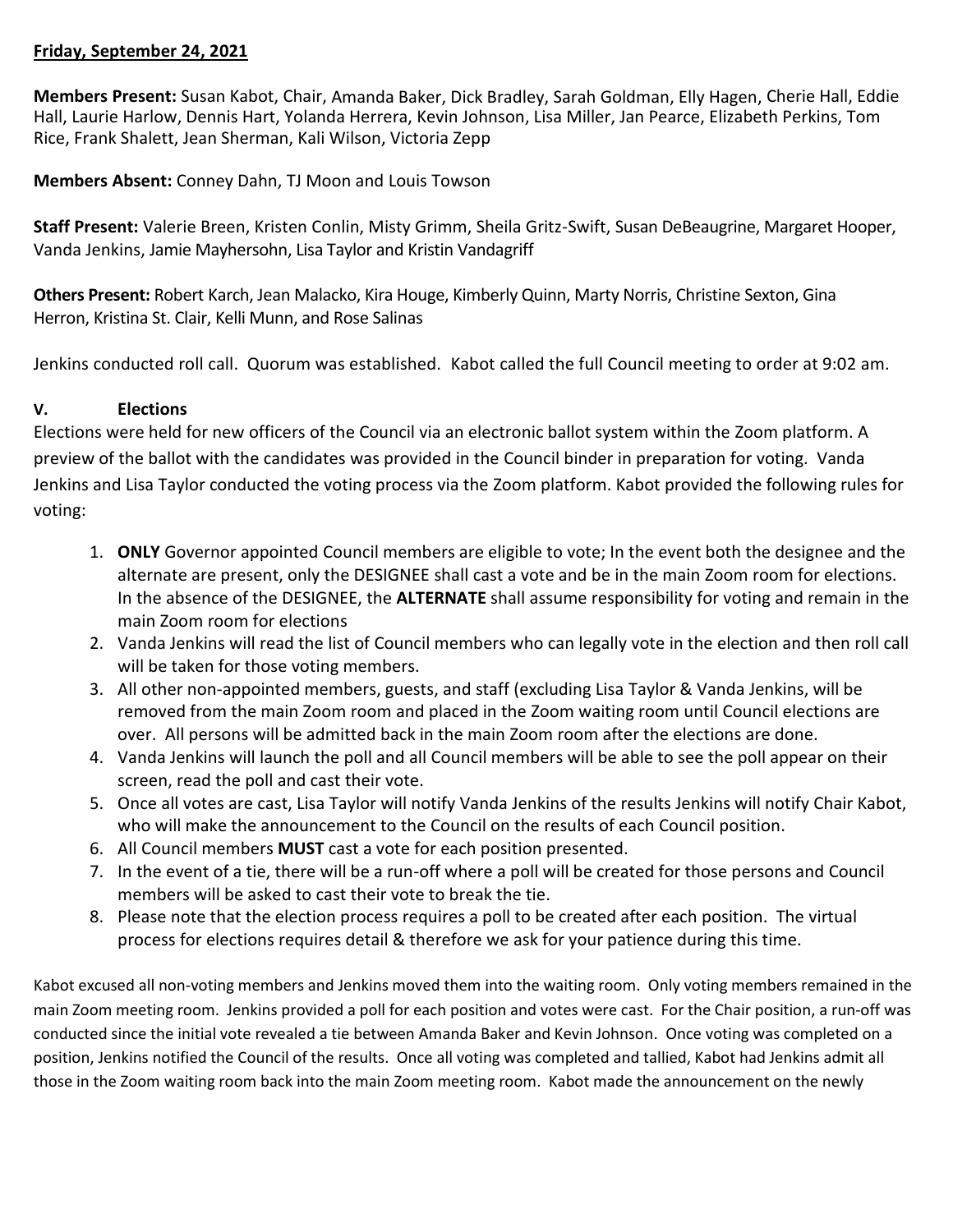elected officers: Kevin Johnson (Chair), Eddie Hall (Vice Chair), Dennis Hart (Treasurer), Sarah Goldman (At-Large), and Amanda Baker (At-Large). Johnson will be responsible to appoint the two appointed At-Large positions, which will then complete the Council's Executive Committee. Kabot congratulated the new officers of the Council and thanked existing officers for their service.

# **VI. State and Sister Agency Reports**

Reports were provided by Jan Pearce, Department of Education, Vocational Rehabilitation, Elizabeth Perkins, Florida Center for Inclusive Communities, Cherie Hall, Disabilities Rights Florida, Tom Rice & Rose Salis, Agency for Persons with Disabilities, Jean Sherman, Mailman Center, Kira House, Department of Elder Affairs, Victoria Gaitanis, Department of Education, Bureau of Exceptional Student Education, Dr. Robert Karch, Department of Health, Children's Medical Services, and Kimberly Quinn, Agency for Health Care Administration.

# **VII. Presentation by FL SAND**

Amanda Baker recognized Eddie Hall as Chair of Self-Advocacy Leadership Sub-Goal Committee for his commitment and leadership of the committee. Baker then recognized Kabot, who introduced Kelli Munn & Christina St Clair from Organizational Management Solutions, the provider who oversees FL SAND to present on the accomplishments under the current 5-year state plan.

# **VIII. State Plan Committee Report**

Refer to attached State Plan Committee Summary Report.

**Action Taken:** Johnson made a motion to accept the State Plan report as presented. Hart seconded. Motion passed.

# **IX. Presentation on Aging Caregiver Initiative and Outcomes**

Margaret Lynn Duggar presented on the Aging Caregivers Initiative and its purpose, detailing the lack of appropriate supports and services for older family caregivers and their aging adults with intellectual and/or developmental disabilities (I/DD). She presented on the 11 recommendations which emerged from the findings and asked for Council input and/or feedback. No changes were made to the recommendations.

# **X. Finance Committee Report**

Refer to attached Finance Committee Summary Report.

**Action Taken:** Hart made a motion to accept the Finance report as presented. Perkins seconded. Motion passed unanimously.

# **XI. Executive Committee Report**

Refer to attached Executive Committee Summary Report.

**Action Taken:** Bradley made a motion to accept the Executive report as presented. Johnson seconded. Motion passed unanimously.

# **Public Comment**

None

The meeting was adjourned at 1:26 p.m.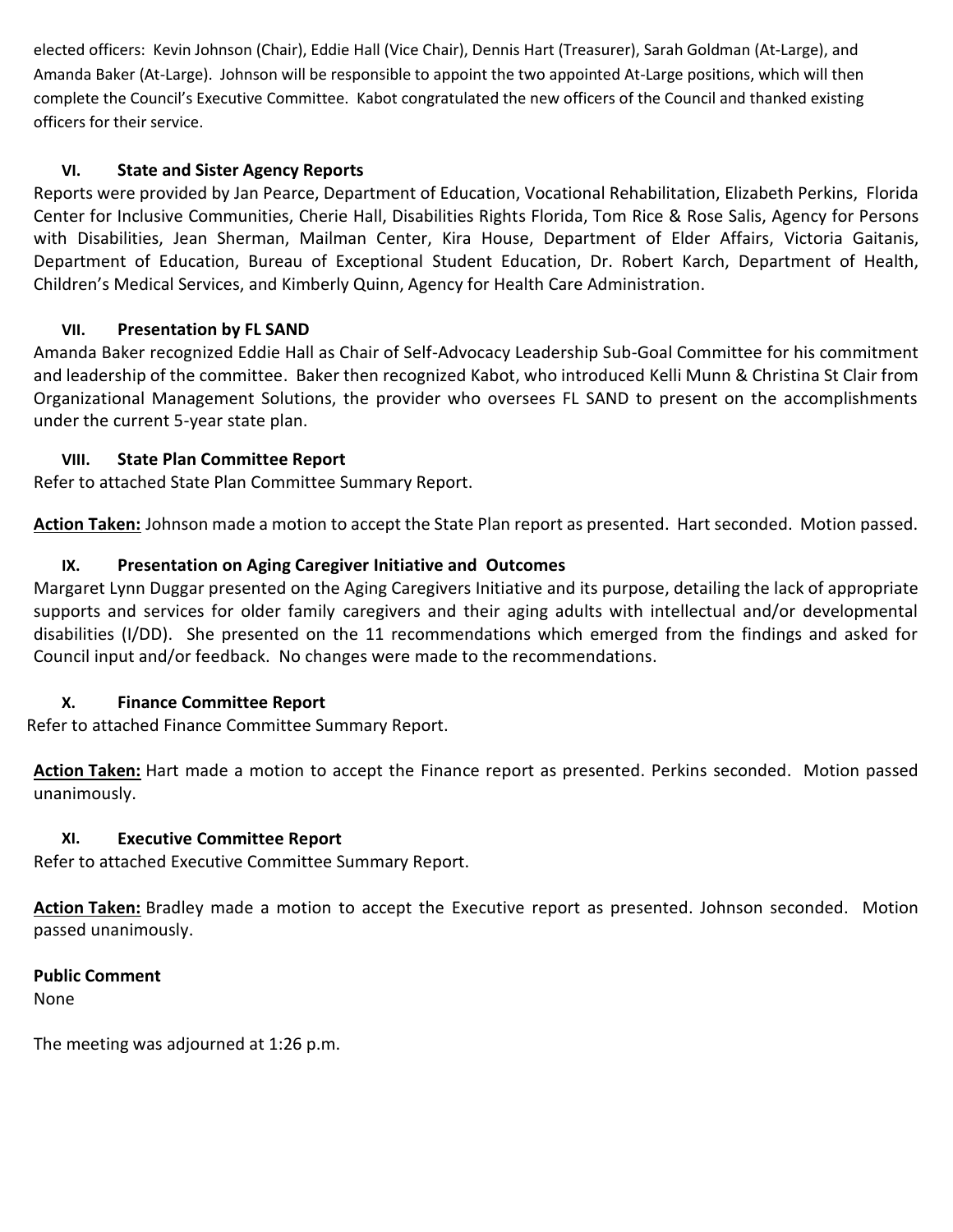### **FLORIDA DEVELOPMENTAL DISABILITIES COUNCIL, INC.**

### **Finance Committee Report September 23, 2021**

### **Action Items:**

- 1. Approved minutes from the 5/20/21 Finance Committee meeting.
- 2. Approved financial modifications to the 2020-2021 State Plan Budget. Funds are available within our Programmatic Reserve Budget to accommodate the requests; the State Plan Committee also approved the changes to the following goals:
- **The total increases are \$116,739:**
	- o Employment Goal \$4,500
	- o Housing Goal \$75,000
	- o Broad Systems Change/Emerging Needs Goal \$12,071
	- o Self-Advocacy Leadership Goal \$25,168
- **The total decreases are \$116,739:**
	- o Reserve \$116,739 With the above changes, the reserve fund is reduced by \$116,739.
- 3. Approved the New 5 Year Administrative Budget 2022 through 2026 (10/01/2021 9/30/27) in the amount of \$9,684,346. This includes program staff wages and benefits and overhead allocation of approximately \$4.8 Million (50%).
- 4. Approved Capital Purchases Request in an amount up to \$130,000. The expenses are associated with technology, cloud computing and electronic automation, and equipment purchases. The purchases will be funded with unutilized 2021 Administrative funds.

# **Review/Discussion:**

- 1. Reviewed the Administrative Expenditures Budget to Actual Report for 10/01/20 through 7/31/21. Line items were highlighted with details and the overall administrative spending is in line with the budget.
- 2. Update on Grant Award. We received an increase in the amount of \$100,801 to our 2021 grant award because of unspent funds by the Puerto Rico DD Council. These funds must be spent by 9/30/22.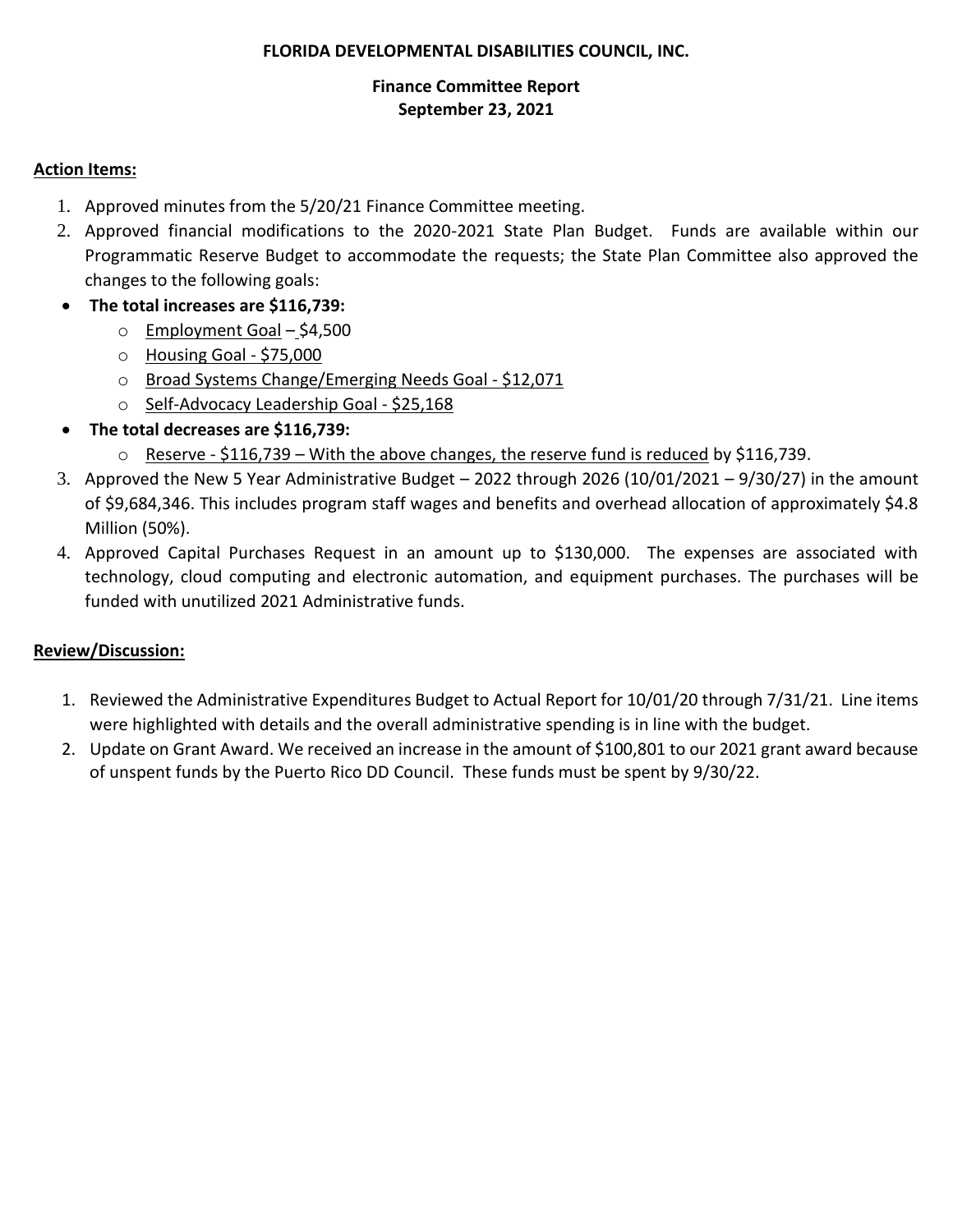### **FLORIDA DEVELOPMENTAL DISABILITIES COUNCIL, INC.**

# **EXECUTIVE COMMITTEE REPORT Thursday September 23, 2021**

The meeting was called to order at 11:45 a.m. and quorum was established.

# **I. Adoption of the FDDC Comprehensive Budget for 2022-2026**

The Executive Committee and Finance Committee members met jointly to review and adopt the combined five year administrative and programmatic budget for 2022-2026. The committee members unanimously adopted the proposed five-year budget in the amount of \$21,037,385.

The Finance Committee members were excused.

# **II. Adoption of the 05/20/21 Executive Committee Minutes**

The Executive Committee unanimously adopted the minutes as presented.

# **III. Public Input**

No one from the public had any questions.

Kabot announced that the meeting was closed to the public for the remainder of the meeting to discuss personnel matters. She called for a break and reconvened the meeting at 12:00 p.m. with Executive Committee members, Valerie Breen, and Penny Morey, Human Resource Consultant for the Council.

Kabot announced to the committee that when Council staff shared the various job postings open to work for the Council that she decided to apply for a director position with the Council. She informed the Committee that if she is offered the position and chooses to accept the position, she will officially resign from her position on the Council after a new Chair is elected. She stated that if she is not offered a position or chooses not to accept the position, she will remain as a member of the Council until the Governor appoints someone else in her seat.

Kabot asked for the committee's agreement to defer the Executive Director's evaluation due this month to the next Council Chair and Executive Committee, to be completed within the first quarter of the new fiscal year. Kabot asked for this consideration to avoid any perceived conflict of interest since she had applied for a staff position with the Council. After some discussion the committee agreed.

Two other agenda items were addressed regarding staff compensation and benefits.

The committee voted on a one time only compensation matrix to be utilized at the discretion of the Executive Director as an additional option for consideration when completing employee performance evaluations for work done in 2021. This was based solely on six staff vacancies present within the organization and the remaining staff taking on additional duties to ensure that all work was completed amid the difficulties and impact of the pandemic on recruiting and retaining staff.

The committee also voted on a modification to the paid time off accruals policy in the employee manual.

The meeting was adjourned at 1:15 p.m.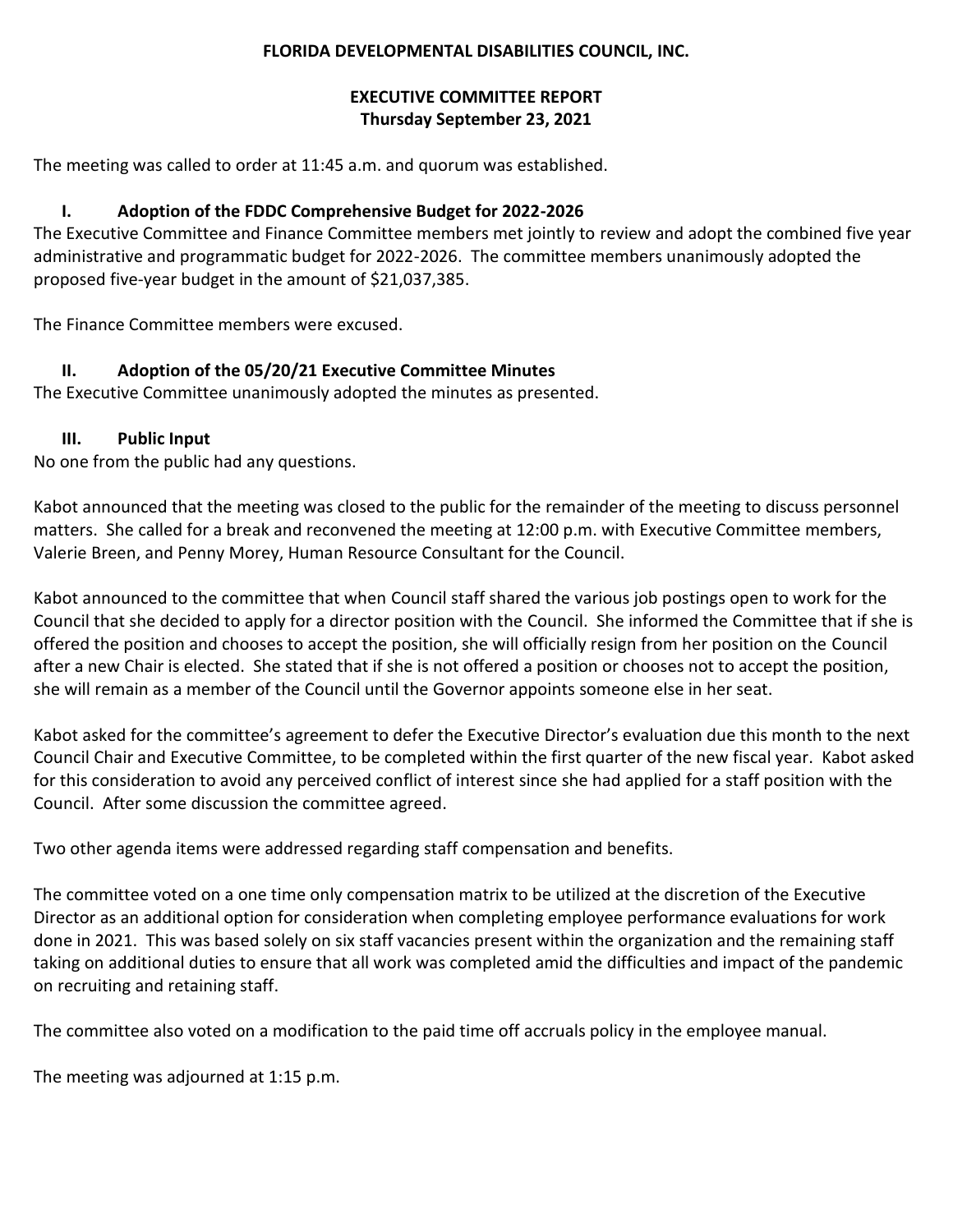#### **FLORIDA DEVELOPMENTAL DISABILITIES COUNCIL, INC.**

### **STATE PLAN COMMITTEE REPORT Thursday, September 23, 2021**

#### **I. Approval of minutes from May 20, 2021 Meeting**

The minutes from the May 20, 2021 meeting were approved with an attendance correction for Jack Kosik to reflect him absent from the May meeting.

### **II. What We've Accomplished Together 2017-2021**

A presentation on "What We've Accomplished Together 2017-2021" was provided that provided an overview of the State Plan Committee's work over the past five years, along with the 53 state plan projects and four collaborative projects supported by the Council.

#### **III. Modifications to the State Plan Budget 2020-2021**

The State Plan Committee approved the following modifications to the 2020-2021 State Plan Budget:

**Increases** to the following goals:

- Employment \$4,500
	- o \$4,500 for the *Florida Project SEARCH Adult Model*
- Housing \$75,000
	- o \$75,000 for the *Housing and Consolidated Plan Training and Community Involvement Initiative*
- Broad Systems Change/Emerging Needs \$12,071.46
	- o \$9,824.46 for the *Dual Diagnosis Study*
	- o \$2,247.00 for the *Black ASD Identification Research Expansion Project*

**Decrease** to the program reserve as follows:

• Program Reserve - \$91,571 – Reduction in funds to offset additions.

# **IV. Addendum to the State Plan Budget 2020-2021**

The State Plan Committee approved the following modification to the 2020-2021 State Plan Budget that emerged after materials were distributed:

**Increase** to the following goal:

- Self-Advocacy Leadership \$25,168
	- o \$25,168 for the *Advocacy Summit*

Program reserve will be adjusted accordingly.